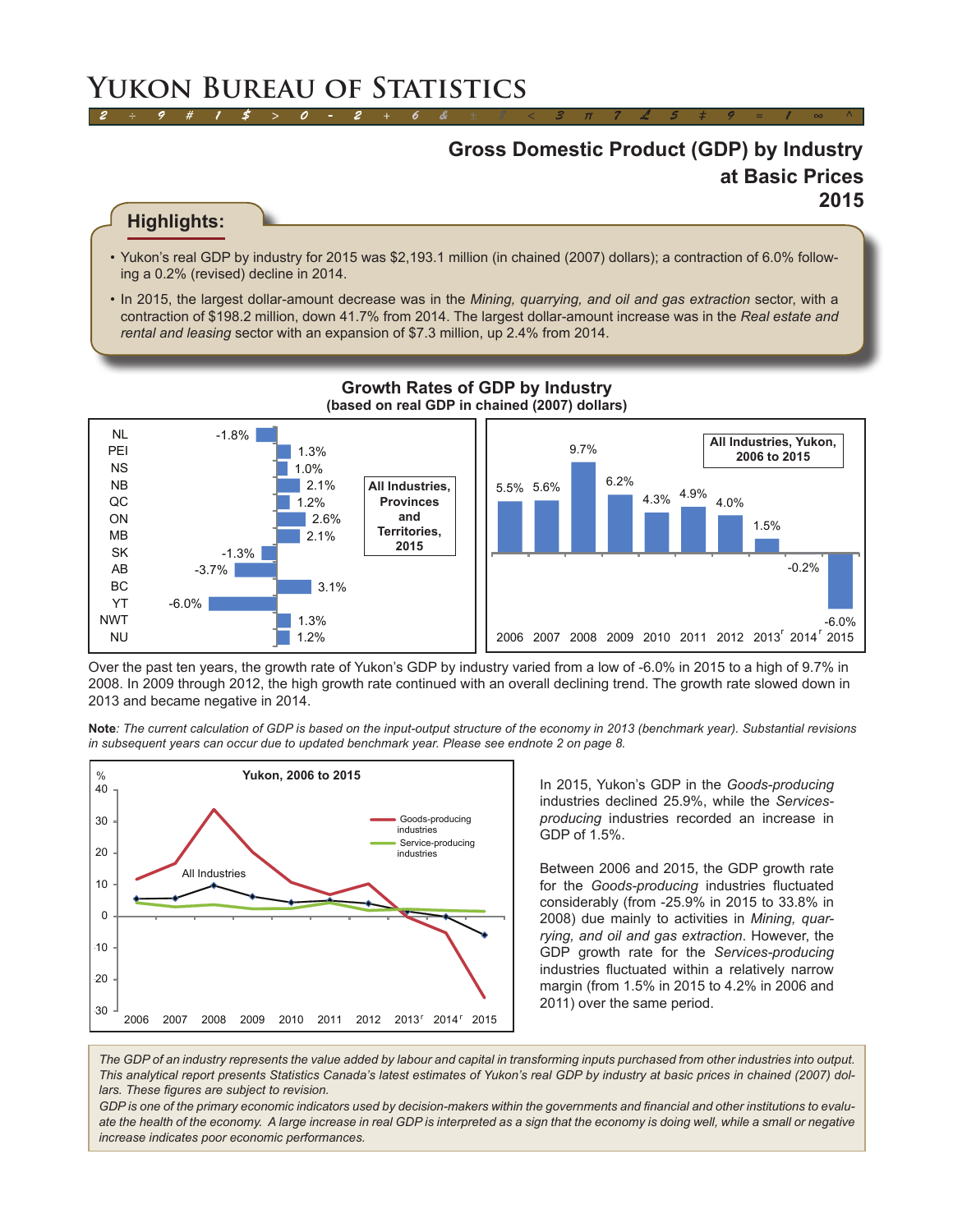### **Growth Rates of GDP by Special Industry Aggregation, Yukon, 2006 to 2015 (based on real GDP in chained (2007) dollars)**



- • The GDP growth rate in *Industrial production* fluctuated hugely between 2006 to 2015, from -35.9% in 2015 to 81.9% in 2008.
- The *Energy* sector's GDP growth rate ranged from -22.4% in 2009 to 16.1% in 2006.
- • The *Information and communications technology* sector's GDP growth rate had a relatively lower fluctuation and varied from -1.3% (revised) in 2014 to 14.0% in 2010.



### **Growth Rates of GDP by Industry, Yukon, 2011 to 2015 (based on real GDP in chained (2007) dollars)**

Between 2011 and 2015, the majority of Yukon industries experienced both positive and negative growth rates. The largest fluctuation occurred in the *Mining, quarrying, and oil and gas extraction* sector where the growth rate fluctuated from a low of -41.7% in 2015 to a high of 56.6% in 2012.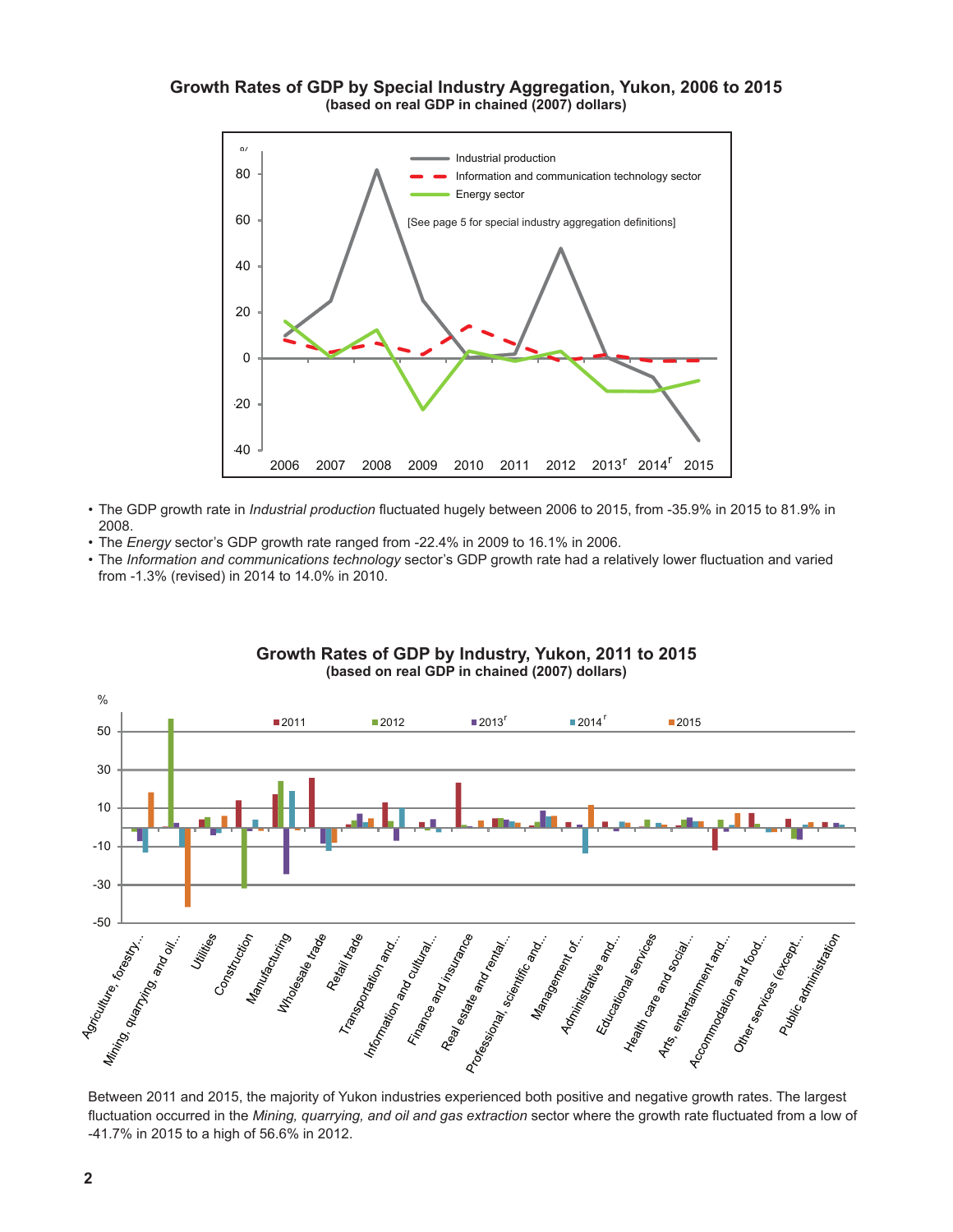### **Percentage Share of GDP by North American Industry Classification System (NAICS), Yukon, 2015 (based on current dollars)**



Major contributors to Yukon GDP by industry in 2015 were: *Public administration* (23.6%)*; Real estate and rental and leasing*  (14.5%); *Mining, quarrying, and oil and gas extraction* (10.1%); *Health care and social assistance* (9.1%)*; Construction* (8.5%); *Retail trade* (5.5%); and *Educational services* (5.1%)*.* The contribution of each of the remaining industries was less than a 5.0% share.



**Percentage Share of GDP by North American Industry Classification System (NAICS),** 

fluctuated from a low of 10.1% in 2015 to a high of 17.4% (revised) in 2014, while the share of *Construction* industry varied from 8.2% (revised) in 2014 to 11.7% in 2011. With the exceptions of *Public Administration* (1.8% share); *Health care and social assistance* (1.6% share); and *Real estate and rental and leasing* (1.5% share), all remaining industries accounted for a 1.0% or less fluctuation, in their share, during those five years.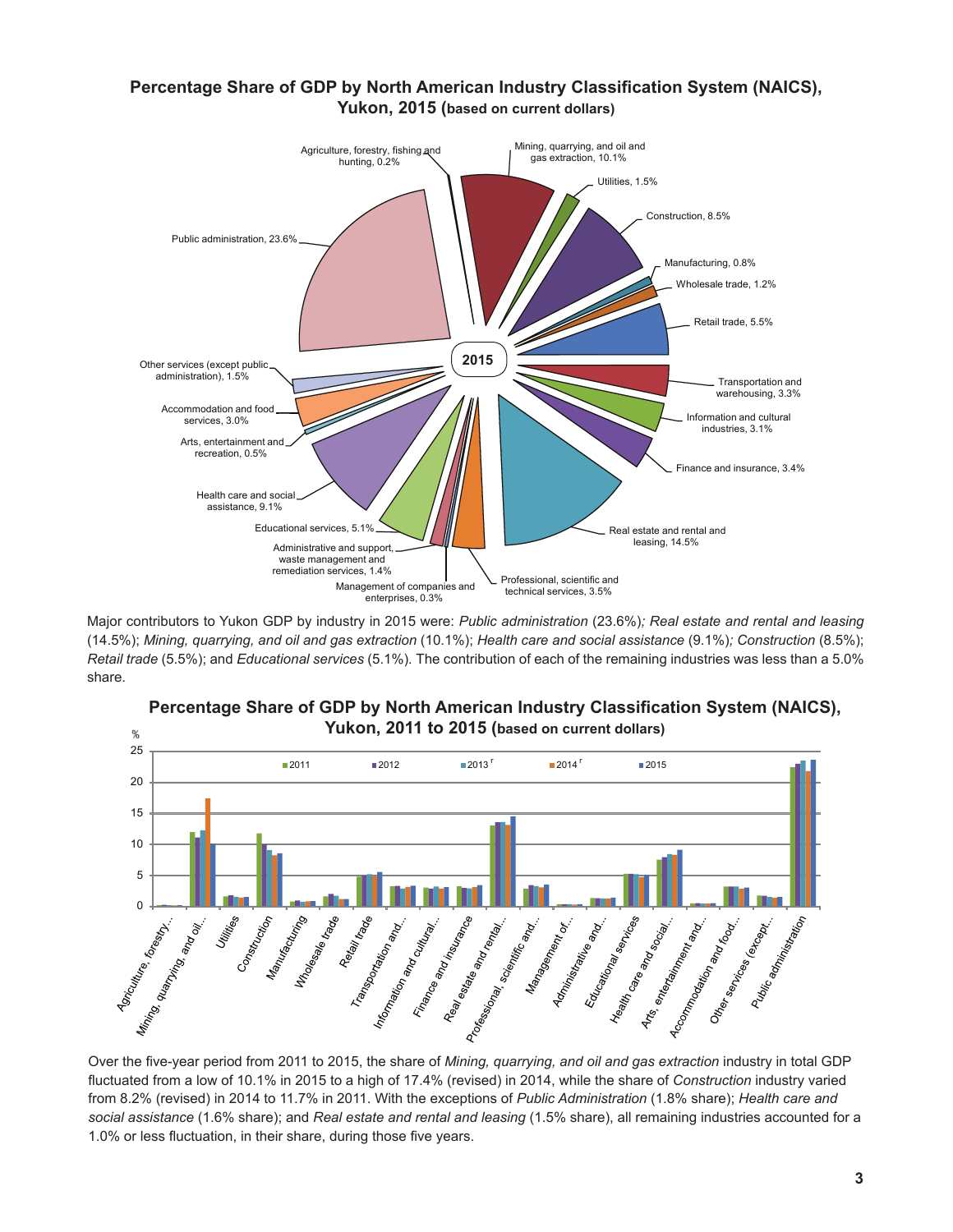## **Real GDP by Industry, Yukon, 2006 to 2015**

*millions of chained (2007) dollars1*

| INDUSTRY <sup>2</sup>                                                                                               | 2006 <sup>r</sup>      | 2007 <sup>r</sup> | 2008 <sup>r</sup> | 2009         | 2010 <sup>r</sup> | 2011 <sup>r</sup> | 2012 <sup>r</sup> | 2013 <sup>r</sup> | 2014 <sup>r</sup> | 2015         |
|---------------------------------------------------------------------------------------------------------------------|------------------------|-------------------|-------------------|--------------|-------------------|-------------------|-------------------|-------------------|-------------------|--------------|
| AGRICULTURE, FORESTRY, FISHING AND HUNTING                                                                          | 3.5                    | 3.4               | 3.5               | 3.8          | 4.2               | 4.2               | 4.1               | 3.8               | 3.3               | 3.9          |
| Crop and animal production                                                                                          | 2.2                    | 2.1               | 2.1               | 2.4          | 2.5               | 2.6               | 2.5               | 2.2               | 1.9               | 1.9          |
| Forestry and logging                                                                                                | 3.0                    | 0.5               | 0.6               | 0.8          | 1.1               | 0.8               | 0.8               | 0.8               | 0.7               | 0.8          |
| Fishing, hunting and trapping                                                                                       | 0.3                    | 0.5               | 0.5               | 0.5          | 0.1               | 0.1               | 0.1               | 0.1               | 0.1               | 0.1          |
| Support activities for agriculture and forestry                                                                     | 0.3                    | 0.3               | 0.2               | 0.2          | 0.5               | 0.6               | 0.6               | 0.7               | 0.6               | 1.0          |
| MINING, QUARRYING, AND OIL AND GAS EXTRACTION                                                                       | 87.9                   | 119.1             | 256.5             | 331.2        | 329.2             | 330.2             | 517.1             | 529.1             | 475.3             | 277.1        |
| Oil and gas extraction                                                                                              | 19.7                   | 12.9              | 9.4               | 7.6          | 6.6               | 5.9               | 6.3               | 6.9               | 3.5               | 0.1          |
| Mining and quarrying (except oil and gas)                                                                           | 35.3                   | 67.8              | 216.2             | 296.9        | 289.2             | 281.6             | 479.8             | 500.3             | 440.4             | 259.3        |
| Support activities for mining and oil and gas extraction                                                            | 32.5                   | 38.4              | 35.7              | 37.0         | 41.4              | 48.2              | 54.6              | 51.1              | 53.8              | 32.2         |
| <b>UTILITIES</b>                                                                                                    | 32.1                   | 31.7              | 31.3              | 34.3         | 36.9              | 38.4              | 40.4              | 38.7              | 37.5              | 39.7         |
| Electric power generation, transmission and distribution                                                            | 29.5                   | 28.9              | 28.4              | 30.7         | 34.0              | 35.7              | 37.9              | 36.3              | 35.0              | 37.3         |
| Natural gas distribution, water, sewage and other systems                                                           | 2.4                    | 2.7               | 2.9               | 3.5          | 3.1               | 3.0               | 2.8               | 2.7               | 2.8               | 2.8          |
| <b>CONSTRUCTION</b>                                                                                                 | 156.8                  | 173.8             | 151.4             | 171.8        | 218.2             | 249.0             | 169.6             | 166.2             | 172.8             | 169.6        |
| Residential building construction                                                                                   | 48.1                   | 47.2              | 50.2              | 50.0         | 56.6              | 59.4              | 58.5              | 48.6              | 46.9              | 50.2         |
| Non-residential building construction                                                                               | 15.1                   | 21.8              | 14.9              | 22.4         | 17.8              | 28.8              | 23.6              | 29.8              | 40.5              | 67.6         |
| Engineering construction<br>Repair construction                                                                     | $\ddotsc$<br>21.8      | 72.8<br>30.1      | 61.8<br>22.2      | 77.1<br>18.5 | 116.4<br>23.8     | 127.8<br>26.6     | 68.5<br>14.7      | 61.0<br>21.1      | 57.0<br>22.1      | 25.3<br>22.3 |
| Other activities of the construction industry                                                                       | 1.5                    | 1.9               | 2.4               | 3.1          | 3.9               | 5.0               | 5.8               | 6.3               | 6.5               | 6.4          |
|                                                                                                                     |                        |                   |                   |              |                   |                   |                   |                   |                   |              |
| <b>MANUFACTURING</b><br>Food manufacturing                                                                          | 13.4<br>0.8            | 14.4<br>0.9       | 14.8<br>0.9       | 14.8<br>0.8  | 14.5<br>0.8       | 17.0<br>0.7       | 21.1<br>0.6       | 15.9<br>0.8       | 18.9<br>0.9       | 18.6<br>0.9  |
| Beverage and tobacco product manufacturing                                                                          | 1.2                    | 1.2               | 1.3               | 1.3          | 1.2               | 1.3               | 2.0               | 2.2               | 2.2               | 2.4          |
| Textile and textile product mills                                                                                   | 0.0                    | 0.2               | 0.3               | 0.2          | 0.2               | 0.3               | 0.2               | 0.2               | 0.2               | 0.2          |
| Clothing and leather and allied product manufacturing                                                               | $\ddotsc$              | 0.2               | 0.1               | 0.2          | 0.1               | 0.0               | 0.0               | 0.1               | 0.1               | 0.1          |
| Wood product manufacturing                                                                                          | 0.4                    | 0.4               | 0.3               | 0.4          | 0.6               | 1.0               | 0.9               | 0.6               | 1.2               | 1.5          |
| Printing and related support activities                                                                             | 1.9                    | 1.8               | 2.2               | 2.0          | 2.1               | 1.9               | 1.3               | 1.3               | 1.3               | $1.2$        |
| Petroleum and coal product manufacturing<br>Chemical manufacturing                                                  | 0.2<br>0.0             | 0.5<br>0.0        | 0.4<br>0.1        | 0.3<br>0.1   | 0.0<br>0.1        | 0.0<br>0.1        | 0.0<br>1.1        | 0.0<br>0.7        | 0.0<br>0.2        | 0.0<br>0.2   |
| Plastics and rubber products manufacturing                                                                          | 2.0                    | 2.3               | 2.3               | 2.4          | 3.2               | 3.0               | 3.0               | 2.8               | 2.3               | 2.6          |
| Non-metallic mineral product manufacturing                                                                          | 0.4                    | 0.5               | 0.4               | 0.4          | 0.5               | 0.6               | 2.5               | 1.6               | 1.6               | 0.0          |
| Primary metal manufacturing                                                                                         | 0.0                    | 0.0               | 0.0               | 0.0          | 0.0               | 0.0               | 0.0               | 0.0               | 0.0               | 0.1          |
| Fabricated metal product manufacturing                                                                              | 3.7                    | 4.5               | 4.5               | 4.1          | 3.4               | 5.5               | 6.0               | 3.2               | 5.9               | 6.0          |
| Computer and electronic product manufacturing                                                                       | 0.0                    | 0.2               | 0.3               | 0.3          | 0.3               | 0.6               | 1.0               | 0.8               | 0.6               | 0.3          |
| Transportation equipment manufacturing<br>Furniture and related product manufacturing                               | 0.0<br>1.1             | 0.0<br>0.8        | 0.1<br>0.9        | 0.1<br>1.5   | 0.0<br>1.4        | 0.0<br>1.4        | 0.0<br>1.7        | 0.0<br>1.3        | 0.0<br>1.3        | 0.0<br>1.4   |
| Miscellaneous manufacturing                                                                                         | 1.6                    | 1.0               | 0.8               | 0.7          | 0.5               | 0.4               | 0.4               | 0.4               | 0.3               | 0.3          |
| <b>WHOLESALE TRADE</b>                                                                                              | 31.3                   | 31.9              | 35.9              | 30.9         | 29.6              | 37.2              | 37.0              | 33.8              | 29.6              | 27.2         |
| Petroleum product wholesaler-distributors                                                                           | $\ddotsc$              | 10.1              | 9.4               | 8.6          | 7.9               | 11.6              | 10.8              | 9.1               | 9.0               | 7.2          |
| Food, beverage and tobacco wholesaler-distributors                                                                  | $\ddotsc$              | 2.6               | 2.7               | 3.0          | 3.1               | 3.1               | 3.1               | 2.8               | 2.3               | 2.2          |
| Personal and household goods wholesaler-distributors                                                                | $\ddot{\phantom{a}}$   | 0.0               | 0.0               | 0.1          | 0.1               | 0.1               | 0.1               | 0.2               | 0.2               | 0.1          |
| Motor vehicle and parts wholesaler-distributors                                                                     | $\ddotsc$              | 2.3               | 2.6               | 2.1          | 2.4               | 2.6               | 2.9               | 2.7               | 2.7               | 2.5          |
| Building material and supplies wholesaler-distributors<br>Machinery, equipment and supplies wholesaler-distributors | $\ddotsc$              | 6.2<br>7.8        | 6.7<br>12.0       | 6.1<br>9.0   | 4.7<br>9.8        | 5.7<br>12.9       | 5.9<br>12.8       | 4.7<br>12.9       | 4.4<br>9.6        | 4.6<br>9.0   |
| Miscellaneous wholesaler-distributors                                                                               | $\ddotsc$              | 2.7               | 2.6               | 2.3          | 1.6               | 1.8               | 1.8               | 1.6               | 1.5               | 1.5          |
| Wholesale electronic markets, and agents and brokers                                                                | $\ddot{\phantom{a}}$   | 0.1               | 0.1               | 0.1          | 0.1               | 0.1               | 0.1               | 0.2               | 0.2               | 0.2          |
| <b>RETAIL TRADE</b>                                                                                                 | 87.9                   | 96.0              | 100.8             | 102.3        | 104.9             | 106.5             | 110.2             | 117.9             | 120.9             | 126.5        |
| Motor vehicle and parts dealers                                                                                     | $\ddot{\phantom{1}}$   | 18.8              | 20.7              | 22.2         | 24.0              | 21.1              | 24.0              | 26.5              | 26.2              | 27.5         |
| Furniture and home furnishings stores                                                                               | $\ddotsc$              | 1.9               | 1.9               | 2.1          | 2.1               | 2.1               | 1.9               | 2.3               | 2.3               | 2.1          |
| Electronics and appliance stores                                                                                    | $\ddot{\phantom{a}}$   | 2.1               | 1.8               | 2.1          | 2.3               | 2.8               | 2.7               | 2.9               | 3.1               | 3.4          |
| Building material and garden equipment and supplies dealers<br>Food and beverage stores                             | $\ddotsc$              | 8.4<br>22.8       | 9.3<br>24.4       | 7.9<br>24.6  | 8.8<br>24.7       | 9.2<br>24.7       | 9.8<br>25.2       | 11.8<br>25.0      | 14.0<br>25.5      | 15.3<br>26.3 |
| Health and personal care stores                                                                                     | $\ddotsc$<br>$\ddotsc$ | 4.9               | 4.8               | 5.1          | 5.7               | 6.4               | 6.2               | 7.0               | 7.6               | 8.8          |
| Gasoline stations                                                                                                   | $\ddot{\phantom{a}}$   | 7.3               | 7.6               | 8.4          | 8.3               | 9.2               | 9.4               | 10.5              | 10.5              | 12.2         |
| Clothing and clothing accessories stores                                                                            | $\ldots$               | 2.9               | 2.8               | 2.8          | 3.1               | 3.3               | 3.2               | 3.6               | 3.6               | 3.7          |
| Sporting goods, hobby, book and music stores                                                                        | $\ddotsc$              | 3.0               | 3.1               | 3.2          | 3.4               | 3.2               | 3.4               | 2.6               | 2.6               | 2.2          |
| General merchandise stores                                                                                          | $\ddot{\phantom{a}}$   | 11.5              | 13.1              | 11.5         | 11.4              | 11.7              | 11.2              | 12.4              | 12.3              | 12.4         |
| Miscellaneous store retailers<br>Non-store retailers                                                                | $\ddot{\phantom{a}}$   | 9.5<br>3.0        | 7.4<br>3.6        | 8.4<br>3.4   | 6.8<br>3.7        | 6.8<br>5.4        | 6.4<br>6.3        | 5.9<br>6.9        | 5.7<br>6.8        | 5.7<br>6.0   |
|                                                                                                                     | $\ddotsc$              |                   |                   |              |                   |                   |                   |                   |                   |              |
| TRANSPORTATION AND WAREHOUSING                                                                                      | 55.1                   | 56.1              | 68.9              | 60.9         | 60.2              | 68.0              | 70.2              | 65.2              | 71.8              | 71.7         |
| Air transportation<br>Truck transportation                                                                          | 16.1<br>8.9            | 16.6<br>9.1       | 16.8<br>9.0       | 14.8<br>9.4  | 16.5<br>9.1       | 24.7<br>10.0      | 27.3<br>9.9       | 25.4<br>10.2      | 29.5<br>10.0      | 30.6<br>9.4  |
| Transit, ground passenger and scenic and sightseeing                                                                | $\ddotsc$              | 10.9              | 11.2              | 9.5          | 8.5               | 8.4               | 8.1               | 8.6               | 9.7               | 9.5          |
| transportation                                                                                                      |                        |                   |                   |              |                   |                   |                   |                   |                   |              |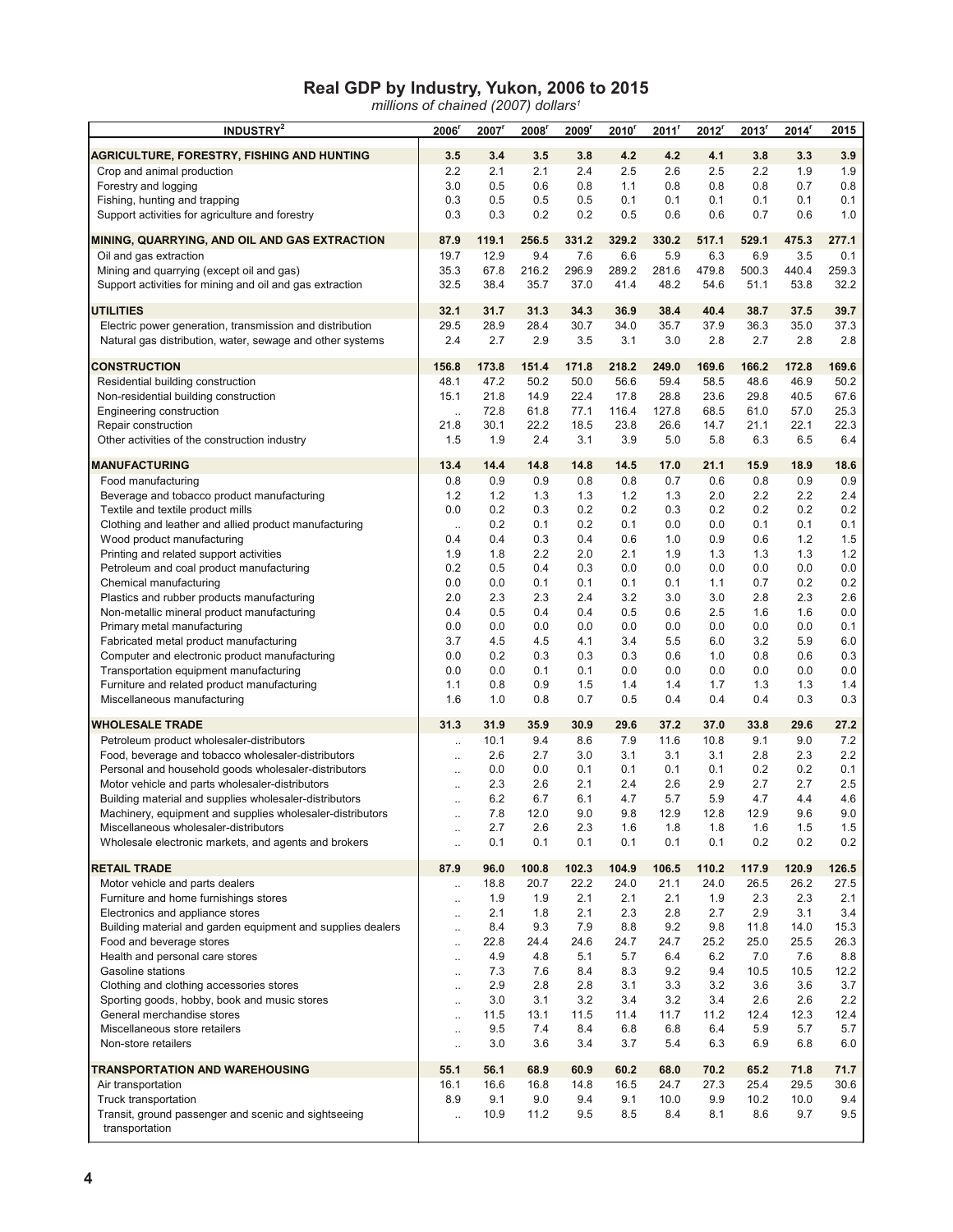## **Real GDP by Industry, Yukon, 2006 to 2015 (continued)**

*millions of chained (2007) dollars1*

| INDUSTRY <sup>2</sup>                                                                      | 2006'                        | 2007       | 2008       | 2009       | 2010       | 2011'      | 2012       | $2013$ <sup>r</sup>                                                             | $2014$ <sup>r</sup> | 2015       |
|--------------------------------------------------------------------------------------------|------------------------------|------------|------------|------------|------------|------------|------------|---------------------------------------------------------------------------------|---------------------|------------|
|                                                                                            |                              |            |            |            |            |            |            |                                                                                 |                     |            |
| <b>TRANSPORTATION AND WAREHOUSING (continued)</b><br>Support activities for transportation | 11.1                         | 11.3       | 13.2       | 12.2       | 12.5       | 12.4       | 13.2       | 13.8                                                                            | 15.3                | 15.0       |
| Pipeline transportation                                                                    | 1.9                          | 1.3        | 9.9        | 6.9        | 5.9        | 5.4        | 5.0        | 0.0                                                                             | 0.0                 | 0.0        |
| Postal service and couriers and messengers                                                 | 5.6                          | 6.5        | 6.5        | 6.9        | 6.8        | 6.7        | 6.5        | 6.6                                                                             | 6.2                 | 5.9        |
| Warehousing and storage                                                                    | 0.4                          | 0.4        | 0.3        | 0.3        | 0.3        | 0.3        | 0.3        | 0.3                                                                             | 0.3                 | 0.3        |
|                                                                                            |                              |            |            |            |            |            |            |                                                                                 |                     |            |
| <b>INFORMATION AND CULTURAL INDUSTRIES</b>                                                 | 52.3                         | 53.2       | 54.3       | 56.7       | 63.2       | 64.9       | 63.7       | 66.4                                                                            | 64.7                | 64.5       |
| Publishing industries (except internet)                                                    | 6.1<br>0.7                   | 7.0<br>0.6 | 5.9<br>0.6 | 6.1<br>0.6 | 5.9<br>0.8 | 6.0<br>0.4 | 5.2<br>0.5 | 6.0                                                                             | 3.3<br>0.6          | 3.0<br>0.6 |
| Motion picture and sound recording industries<br>Broadcasting (except internet)            |                              | 4.7        | 4.5        | 4.3        | 4.4        | 4.8        | 4.4        | 0.6<br>4.4                                                                      | 4.2                 | 3.6        |
| Telecommunications                                                                         | $\ddot{\phantom{a}}$<br>38.1 | 38.1       | 40.1       | 42.4       | 48.9       | 50.9       | 50.8       | 52.1                                                                            | 52.5                | 52.9       |
| Data processing, hosting, and related services                                             | $\ddotsc$                    | 0.1        | 0.5        | 0.5        | 0.4        | 0.3        | 0.1        | 0.1                                                                             | 0.1                 | 0.1        |
| Other information services                                                                 | 2.9                          | 2.7        | 2.6        | 2.7        | 2.8        | 2.6        | 2.8        | 3.4                                                                             | 3.2                 | 3.4        |
| <b>FINANCE AND INSURANCE</b>                                                               | 56.9                         | 58.4       | 58.2       | 55.2       | 59.6       | 73.5       | 74.4       | 74.8                                                                            | 74.4                | 76.9       |
| Depository credit intermediation and monetary authorities                                  | 25.8                         | 28.2       | 29.3       | 28.4       | 32.2       | 34.9       | 37.2       | 37.3                                                                            | 37.7                | 38.3       |
| Non-depository credit intermediation                                                       | $\ddotsc$                    | 5.0        | 4.7        | 4.2        | 3.5        | 3.6        | 3.4        | 3.2                                                                             | 3.1                 | 3.1        |
| Activities related to credit intermediation                                                | $\ddotsc$                    | 0.9        | 0.8        | 1.1        | 1.1        | 1.6        | 1.8        | 1.8                                                                             | 1.8                 | 1.9        |
| Insurance carriers and related activities                                                  | $\ddotsc$                    | 12.6       | 11.6       | 11.7       | 11.4       | 13.8       | 13.9       | 14.0                                                                            | 13.1                | 13.5       |
| Financial investment services, funds and other financial vehicles                          | 11.7                         | 11.7       | 11.8       | 9.7        | 11.5       | 19.8       | 18.4       | 18.9                                                                            | 19.2                | 20.6       |
| <b>REAL ESTATE AND RENTAL AND LEASING</b>                                                  | 230.3                        | 233.4      | 243.7      | 255.3      | 261.6      | 273.7      | 286.5      | 298.1                                                                           | 306.9               | 314.2      |
| Real estate                                                                                | $\ddotsc$                    | 219.9      | 229.9      | 241.9      | 248.2      | 259.3      | 274.1      | 287.1                                                                           | 295.6               | 303.3      |
| Rental and leasing services                                                                | $\ddotsc$                    | 13.5       | 13.8       | 13.4       | 13.3       | 14.3       | 11.6       | 10.1                                                                            | 10.3                | 9.8        |
| <b>PROFESSIONAL, SCIENTIFIC AND TECHNICAL SERVICES</b>                                     | 56.6                         | 59.5       | 59.2       | 54.2       | 56.7       | 57.2       | 58.8       | 63.9                                                                            | 67.5                | 71.5       |
| Legal, accounting and related services                                                     | 19.2                         | 21.7       | 21.6       | 20.2       | 19.8       | 20.9       | 21.4       | 21.0                                                                            | 18.2                | 17.9       |
| Architectural, engineering and related services                                            | 14.6                         | 15.9       | 15.6       | 14.7       | 14.9       | 16.9       | 17.0       | 19.1                                                                            | 22.8                | 24.5       |
| Other professional, scientific and technical services including                            | 18.4                         | 18.1       | 18.6       | 15.7       | 17.8       | 15.4       | 15.6       | 20.3                                                                            | 23.8                | 27.3       |
| scientific research and development                                                        |                              |            |            |            |            |            |            |                                                                                 |                     |            |
| Computer systems design and related services                                               | 2.8                          | 3.0        | 2.7        | 2.9        | 3.4        | 3.1        | 3.3        | 3.0                                                                             | 2.3                 | 1.7        |
| Advertising, public relations, and related services                                        | 0.9                          | 0.7        | 0.7        | 0.8        | 0.8        | 0.8        | 1.4        | 0.6                                                                             | 1.2                 | 1.5        |
| <b>MANAGEMENT OF COMPANIES AND ENTERPRISES</b>                                             | 6.8                          | 6.8        | 7.3        | 7.0        | 7.7        | 7.9        | 7.9        | 8.0                                                                             | 6.9                 | 7.7        |
|                                                                                            |                              |            |            |            |            |            |            |                                                                                 |                     |            |
| ADMINISTRATIVE AND SUPPORT, WASTE MANAGEMENT<br><b>AND REMEDIATION SERVICES</b>            | 23.9                         | 25.9       | 26.3       | 26.9       | 27.9       | 28.7       | 28.4       | 27.8                                                                            | 28.6                | 29.3       |
| Administrative and support services                                                        | 20.3                         | 22.4       | 22.5       | 21.4       | 22.3       | 22.1       | 21.5       | 21.0                                                                            | 20.5                | 20.7       |
| Waste management and remediation services                                                  | 3.5                          | 3.5        | 3.8        | 5.8        | 5.9        | 7.0        | 7.4        | 7.3                                                                             | 8.7                 | 9.4        |
|                                                                                            |                              |            |            |            |            |            |            |                                                                                 |                     |            |
| <b>EDUCATIONAL SERVICES</b>                                                                | 108.4                        | 109.2      | 112.2      | 113.4      | 115.9      | 116.3      | 120.8      | 119.7                                                                           | 122.4               | 124.0      |
| <b>HEALTH CARE AND SOCIAL ASSISTANCE</b>                                                   | 136.0                        | 138.5      | 142.4      | 149.3      | 154.1      | 155.7      | 161.9      | 170.0                                                                           | 175.1               | 180.5      |
| Health care                                                                                | $\ddotsc$                    | 104.7      | 107.2      | 112.9      | 117.1      | 120.3      | 126.2      | 131.0                                                                           | 135.3               | 138.9      |
| Social assistance                                                                          | 33.8                         | 33.9       | 35.2       | 36.4       | 36.9       | 35.3       | 35.6       | 39.2                                                                            | 39.9                | 41.8       |
| <b>ARTS, ENTERTAINMENT AND RECREATION</b>                                                  | 10.3                         | 10.7       | 11.0       | 9.7        | 9.1        | 8.0        | 8.3        | 8.1                                                                             | 8.2                 | 8.8        |
| Performing arts, spectator sports and related industries, and                              |                              | 6.1        | 6.9        | 5.5        | 5.3        | 4.4        | 4.6        | 4.6                                                                             | 4.8                 | 4.9        |
| heritage institutions                                                                      |                              |            |            |            |            |            |            |                                                                                 |                     |            |
| Amusement, gambling and recreation industries                                              | $\ddotsc$                    | 4.5        | 4.0        | 4.2        | 3.9        | 3.8        | 3.8        | 3.6                                                                             | 3.4                 | 4.0        |
| <b>ACCOMMODATION AND FOOD SERVICES</b>                                                     | 59.5                         | 60.8       | 60.9       | 63.9       | 64.5       | 69.3       | 70.5       | 70.2                                                                            | 68.4                | 66.7       |
| Accommodation services                                                                     | $\ddotsc$                    | 42.6       | 42.4       | 42.3       | 41.2       | 43.3       | 44.1       | 42.6                                                                            | 40.7                | 39.3       |
| Food services and drinking places                                                          | 17.7                         | 18.3       | 18.4       | 21.7       | 23.4       | 26.0       | 26.4       | 27.7                                                                            | 27.8                | 27.5       |
| OTHER SERVICES (EXCEPT PUBLIC ADMINISTRATION)                                              | 31.9                         | 33.1       | 34.0       | 33.0       | 33.9       | 35.4       | 33.2       | 31.0                                                                            | 31.4                | 32.2       |
| Repair and maintenance                                                                     | 9.8                          | 11.8       | 11.9       | 12.3       | 12.9       | 14.3       | 12.0       | 9.8                                                                             | 10.0                | 10.9       |
| Personal services and private households                                                   | 5.2                          | 5.6        | 5.9        | 5.2        | 5.3        | 5.4        | 5.4        | 5.0                                                                             | 5.3                 | 5.5        |
| Religious, grant-making, civic, and professional and similar                               | 15.7                         | 15.7       | 16.2       | 15.5       | 15.8       | 15.9       | 15.7       | 16.0                                                                            | 15.9                | 15.5       |
| organizations                                                                              |                              |            |            |            |            |            |            |                                                                                 |                     |            |
| <b>PUBLIC ADMINISTRATION</b>                                                               | 409.0                        | 421.1      | 430.4      | 458.9      | 464.0      | 476.2      | 475.0      | 485.4                                                                           | 491.5               | 491.7      |
| Federal government public administration                                                   | 62.1                         | 63.8       | 63.7       | 66.0       | 65.8       | 68.2       | 66.1       | 65.0                                                                            | 64.3                | 62.8       |
| Provincial and territorial public administration                                           | 250.1                        | 257.2      | 263.6      | 278.8      | 285.7      | 290.4      | 293.9      | 299.7                                                                           | 305.5               | 304.0      |
| Local, municipal, regional and aboriginal public administration                            | $\ddotsc$                    | 100.1      | 103.1      | 114.2      | 112.6      | 117.5      | 115.2      | 120.4                                                                           | 121.5               | 124.4      |
| <b>ALL INDUSTRIES</b>                                                                      |                              |            |            |            |            |            |            | 1,645.0 1,737.0 1,905.0 2,023.6 2,111.6 2,214.8 2,302.9 2,337.6 2,331.9 2,193.1 |                     |            |

<sup>r</sup> = revised<br>.. = not available<br>x = suppressed for confidentiality<br><sup>1, 2</sup> See endnotes on page 8.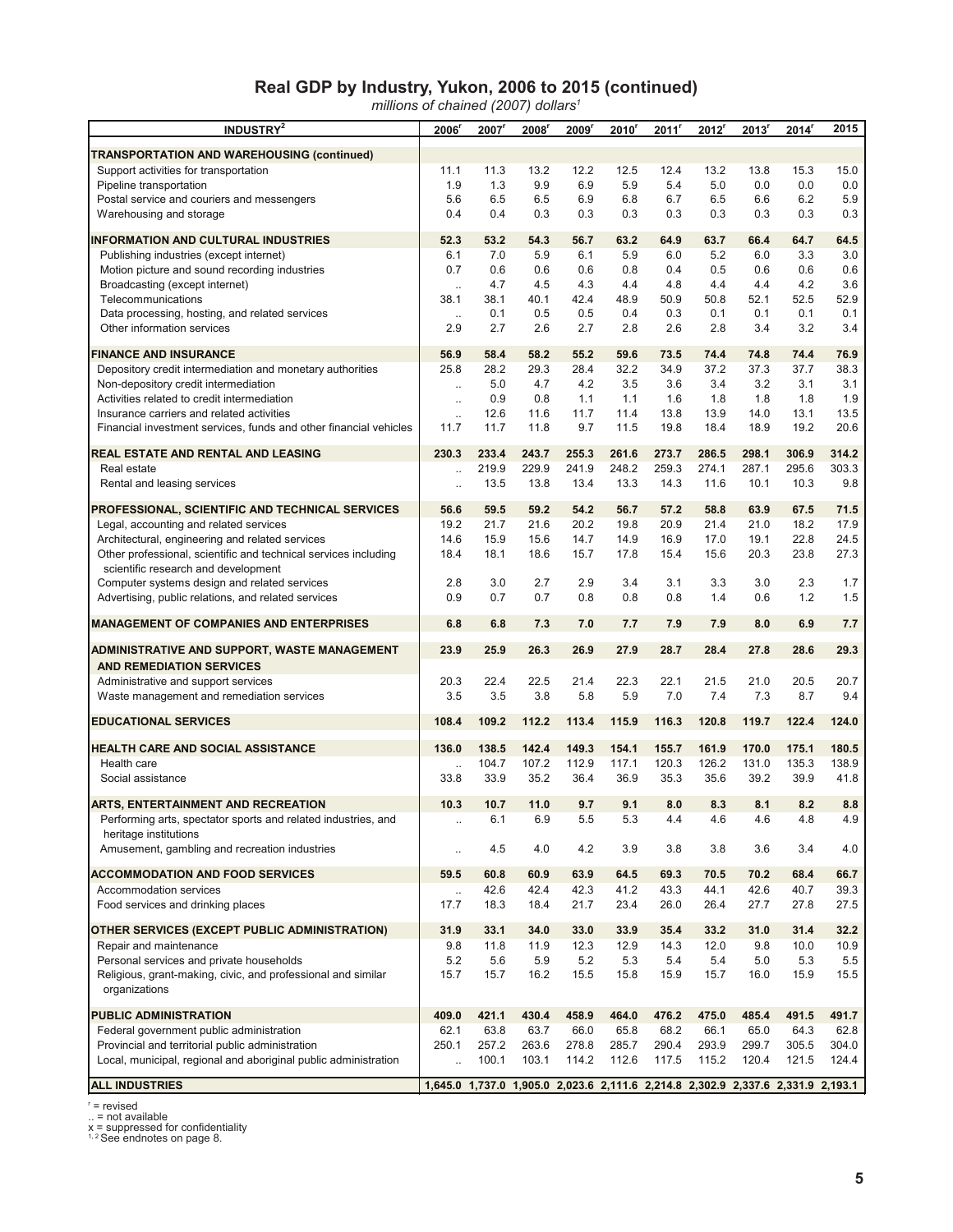### **Year-to-Year Real Growth Rates (%) by Industry, Yukon, 2006 to 2015**

*based on millions of chained (2007) dollars1*

| INDUSTRY <sup>2</sup>                                                                              | 2006                   | 2007                 | $2008^r$           | 2009'             | 2010              | $2011^r$       | $2012^r$           | 2013 <sup>r</sup> | $2014^r$          | 2015             |
|----------------------------------------------------------------------------------------------------|------------------------|----------------------|--------------------|-------------------|-------------------|----------------|--------------------|-------------------|-------------------|------------------|
| <b>AGRICULTURE, FORESTRY, FISHING AND HUNTING</b>                                                  | $-2.8$                 | $-2.9$               | 2.9                | 8.6               | 10.5              | 0.0            | $-2.4$             | $-7.3$            | $-13.2$           | 18.2             |
| Crop and animal production                                                                         | 0.0                    | $-4.5$               | 0.0                | 14.3              | 4.2               | 4.0            | $-3.8$             | $-12.0$           | $-13.6$           | 0.0              |
| Forestry and logging                                                                               | 20.0                   | $-83.3$              | 20.0               | 33.3              | 37.5              | $-27.3$        | 0.0                | 0.0               | $-12.5$           | 14.3             |
| Fishing, hunting and trapping                                                                      | 0.0                    | 66.7                 | 0.0                | 0.0               | $-80.0$           | 0.0            | 0.0                | 0.0               | 0.0               | 0.0              |
| Support activities for agriculture and forestry                                                    | 50.0                   | 0.0                  | $-33.3$            | 0.0               | 150.0             | 20.0           | 0.0                | 16.7              | $-14.3$           | 66.7             |
| MINING, QUARRYING, AND OIL AND GAS EXTRACTION                                                      | 8.7                    | 35.5                 | 115.4              | 29.1              | $-0.6$            | 0.3            | 56.6               | 2.3               | $-10.2$           | $-41.7$          |
| Oil and gas extraction                                                                             | $-20.9$                | $-34.5$              | $-27.1$            | $-19.1$           | $-13.2$           | $-10.6$        | 6.8                | 9.5               | $-49.3$           | $-97.1$          |
| Mining and quarrying (except oil and gas)                                                          | $-6.4$                 | 92.1                 | 218.9              | 37.3              | $-2.6$            | $-2.6$         | 70.4               | 4.3               | $-12.0$           | $-41.1$          |
| Support activities for mining and oil and gas extraction                                           | 62.5                   | 18.2                 | $-7.0$             | 3.6               | 11.9              | 16.4           | 13.3               | -6.4              | 5.3               | $-40.1$          |
| <b>UTILITIES</b>                                                                                   | 15.5                   | $-1.2$               | $-1.3$             | 9.6               | 7.6               | 4.1            | 5.2                | $-4.2$            | $-3.1$            | 5.9              |
| Electric power generation, transmission and distribution                                           | 15.7                   | $-2.0$               | $-1.7$             | 8.1               | 10.7              | 5.0            | 6.2                | $-4.2$            | $-3.6$            | 6.6              |
| Natural gas distribution, water, sewage and other systems                                          | 4.3                    | 12.5                 | 7.4                | 20.7              | $-11.4$           | $-3.2$         | $-6.7$             | $-3.6$            | 3.7               | 0.0              |
| <b>CONSTRUCTION</b>                                                                                | 13.5                   | 10.8                 | $-12.9$            | 13.5              | 27.0              | 14.1           | -31.9              | $-2.0$            | 4.0               | $-1.9$           |
| Residential building construction                                                                  | $-3.6$                 | $-1.9$               | 6.4                | $-0.4$            | 13.2              | 4.9            | $-1.5$             | $-16.9$           | $-3.5$            | 7.0              |
| Non-residential building construction                                                              | $-3.2$                 | 44.4                 | $-31.7$            | 50.3              | $-20.5$           | 61.8           | $-18.1$            | 26.3              | 35.9              | 66.9             |
| Engineering construction<br>Repair construction                                                    | $\ddotsc$<br>14.7      | $\ldots$<br>38.1     | $-15.1$<br>$-26.2$ | 24.8<br>$-16.7$   | 51.0<br>28.6      | 9.8<br>11.8    | $-46.4$<br>-44.7   | $-10.9$<br>43.5   | $-6.6$<br>4.7     | $-55.6$<br>0.9   |
| Other activities of the construction industry                                                      | 36.4                   | 26.7                 | 26.3               | 29.2              | 25.8              | 28.2           | 16.0               | 8.6               | 3.2               | $-1.5$           |
|                                                                                                    |                        |                      |                    |                   |                   |                |                    |                   |                   |                  |
| <b>MANUFACTURING</b>                                                                               | 4.7                    | 7.5                  | 2.8                | 0.0               | $-2.0$            | 17.2           | 24.1               | $-24.6$           | 18.9              | $-1.6$           |
| Food manufacturing                                                                                 | $-11.1$                | 12.5                 | 0.0                | $-11.1$           | 0.0               | $-12.5$        | $-14.3$            | 33.3              | 12.5              | 0.0              |
| Beverage and tobacco product manufacturing                                                         | 33.3                   | 0.0                  | 8.3                | 0.0               | $-7.7$            | 8.3            | 53.8               | 10.0              | 0.0               | 9.1              |
| Textile and textile product mills                                                                  | 0.0                    | $\cdots$             | 50.0               | $-33.3$           | 0.0               | 50.0           | $-33.3$            | 0.0               | 0.0               | 0.0              |
| Clothing and leather and allied product manufacturing                                              | $\ddot{\phantom{a}}$   | $\ldots$             | $-50.0$            | 100.0             | $-50.0$<br>50.0   | $-100.0$       | 0.0                | $\cdots$          | 0.0               | 0.0              |
| Wood product manufacturing<br>Printing and related support activities                              | $-33.3$<br>5.6         | 0.0<br>$-5.3$        | $-25.0$<br>22.2    | 33.3<br>$-9.1$    | 5.0               | 66.7<br>$-9.5$ | $-10.0$<br>$-31.6$ | $-33.3$<br>0.0    | 100.0<br>0.0      | 25.0<br>$-7.7$   |
| Petroleum and coal product manufacturing                                                           | $-60.0$                | 150.0                | $-20.0$            | $-25.0$           | $-100.0$          | 0.0            | 0.0                | 0.0               | 0.0               | 0.0              |
| Chemical manufacturing                                                                             | 0.0                    | 0.0                  | $\ldots$           | 0.0               | 0.0               |                | $0.0$ 1,000.0      | $-36.4$           | $-71.4$           | 0.0              |
| Plastics and rubber products manufacturing                                                         | 0.0                    | 15.0                 | 0.0                | 4.3               | 33.3              | $-6.3$         | 0.0                | $-6.7$            | $-17.9$           | 13.0             |
| Non-metallic mineral product manufacturing                                                         | 0.0                    | 25.0                 | $-20.0$            | 0.0               | 25.0              | 20.0           | 316.7              | $-36.0$           | 0.0               | $-100.0$         |
| Primary metal manufacturing                                                                        | 0.0                    | 0.0                  | 0.0                | 0.0               | 0.0               | 0.0            | 0.0                | 0.0               | 0.0               | $\ldots$         |
| Fabricated metal product manufacturing                                                             | 15.6                   | 21.6                 | 0.0                | $-8.9$            | $-17.1$           | 61.8           | 9.1                | $-46.7$           | 84.4              | 1.7              |
| Computer and electronic product manufacturing                                                      | 0.0                    | $\ldots$             | 50.0               | 0.0               | 0.0               | 100.0          | 66.7               | $-20.0$           | $-25.0$           | $-50.0$          |
| Transportation equipment manufacturing                                                             | 0.0                    | 0.0                  | $\ddotsc$          | 0.0               | $-100.0$          | 0.0            | 0.0                | 0.0               | 0.0               | 0.0              |
| Furniture and related product manufacturing                                                        | 0.0                    | $-27.3$              | 12.5               | 66.7              | $-6.7$            | 0.0            | 21.4               | $-23.5$           | 0.0               | 7.7              |
| Miscellaneous manufacturing                                                                        | 0.0                    | $-37.5$              | $-20.0$            | $-12.5$           | $-28.6$           | $-20.0$        | 0.0                | 0.0               | $-25.0$           | 0.0              |
| <b>WHOLESALE TRADE</b>                                                                             | 15.9                   | 1.9                  | 12.5               | $-13.9$           | $-4.2$            | 25.7           | $-0.5$             | $-8.6$            | $-12.4$           | $-8.1$           |
| Petroleum product wholesaler-distributors                                                          |                        | $\cdots$             | $-6.9$             | $-8.5$            | $-8.1$            | 46.8           | $-6.9$             | $-15.7$           | $-1.1$            | $-20.0$          |
| Food, beverage and tobacco wholesaler-distributors                                                 | $\ddotsc$              | $\cdots$             | 3.8                | 11.1              | 3.3               | 0.0            | 0.0                | $-9.7$            | $-17.9$           | $-4.3$           |
| Personal and household goods wholesaler-distributors                                               | $\ddot{\phantom{a}}$   | $\cdots$             | 0.0                | $\ldots$          | 0.0               | 0.0            | 0.0                | 100.0             | 0.0               | $-50.0$          |
| Motor vehicle and parts wholesaler-distributors                                                    | ٠.                     | $\cdots$             | 13.0               | $-19.2$           | 14.3              | 8.3            | 11.5               | $-6.9$            | 0.0               | $-7.4$           |
| Building material and supplies wholesaler-distributors                                             | $\ddot{\phantom{0}}$   | $\cdots$             | 8.1<br>53.8        | $-9.0$<br>$-25.0$ | $-23.0$<br>8.9    | 21.3<br>31.6   | 3.5<br>$-0.8$      | $-20.3$<br>0.8    | $-6.4$<br>$-25.6$ | 4.5<br>$-6.2$    |
| Machinery, equipment and supplies wholesaler-distributors<br>Miscellaneous wholesaler-distributors |                        |                      | $-3.7$             | $-11.5$           | -30.4             | 12.5           | 0.0                | $-11.1$           | $-6.3$            | 0.0              |
| Wholesale electronic markets, and agents and brokers                                               | $\ddotsc$<br>$\ddotsc$ | $\cdots$<br>$\cdots$ | 0.0                | 0.0               | 0.0               | 0.0            | 0.0                | 100.0             | 0.0               | 0.0              |
| <b>RETAIL TRADE</b>                                                                                | 5.4                    | 9.2                  | 5.0                | 1.5               | 2.5               | $1.5$          | 3.5                | 7.0               | 2.5               | 4.6              |
| Motor vehicle and parts dealers                                                                    | $\ddotsc$              | $\cdots$             | 10.1               | 7.2               | 8.1               | $-12.1$        | 13.7               | 10.4              | $-1.1$            | 5.0              |
| Furniture and home furnishings stores                                                              | $\ddotsc$              | $\cdots$             | 0.0                | 10.5              | 0.0               | 0.0            | -9.5               | 21.1              | 0.0               | $-8.7$           |
| Electronics and appliance stores                                                                   | $\ddot{\phantom{0}}$   | $\cdots$             | $-14.3$            | 16.7              | 9.5               | 21.7           | -3.6               | 7.4               | 6.9               | 9.7              |
| Building material and garden equipment and supplies dealers                                        | $\ddot{\phantom{0}}$   | $\cdots$             | 10.7               | $-15.1$           | 11.4              | 4.5            | 6.5                | 20.4              | 18.6              | 9.3              |
| Food and beverage stores                                                                           | $\ddotsc$              | $\cdots$             | 7.0                | 0.8               | 0.4               | 0.0            | 2.0                | $-0.8$            | 2.0               | 3.1              |
| Health and personal care stores                                                                    | $\ddot{\phantom{a}}$   | $\cdots$             | $-2.0$             | 6.2               | 11.8              | 12.3           | $-3.1$             | 12.9              | 8.6               | 15.8             |
| Gasoline stations                                                                                  | $\ddotsc$              | $\cdots$             | 4.1                | 10.5              | $-1.2$            | 10.8           | 2.2                | 11.7              | 0.0               | 16.2             |
| Clothing and clothing accessories stores                                                           | $\ddot{\phantom{a}}$   | $\cdots$             | $-3.4$             | 0.0               | 10.7              | 6.5            | $-3.0$             | 12.5              | 0.0               | 2.8              |
| Sporting goods, hobby, book and music stores                                                       |                        |                      | 3.3                | 3.2               | 6.2               | $-5.9$         | 6.2                | $-23.5$           | 0.0               | $-15.4$          |
| General merchandise stores                                                                         | $\ddotsc$              | $\cdots$             | 13.9               | $-12.2$           | $-0.9$            | 2.6            | $-4.3$             | 10.7              | $-0.8$            | 0.8              |
| Miscellaneous store retailers                                                                      | $\ddot{\phantom{a}}$   | $\cdots$             | $-22.1$            | 13.5              | -19.0             | 0.0            | $-5.9$             | $-7.8$            | $-3.4$            | 0.0              |
| Non-store retailers                                                                                | $\ddotsc$              |                      | 20.0               | $-5.6$            | 8.8               | 45.9           | 16.7               | 9.5               | $-1.4$            | $-11.8$          |
| TRANSPORTATION AND WAREHOUSING                                                                     | $-2.1$                 | 1.8                  | 22.8               | $-11.6$           | $-1.1$            | 13.0           | 3.2                | $-7.1$            | 10.1              | $-0.1$           |
| Air transportation                                                                                 | 15.8                   | 3.1                  | 1.2                | $-11.9$           | 11.5              | 49.7           | 10.5               | $-7.0$            | 16.1              | 3.7              |
| Truck transportation                                                                               | $-23.3$                | 2.2                  | $-1.1$<br>2.8      | 4.4<br>$-15.2$    | $-3.2$<br>$-10.5$ | 9.9<br>$-1.2$  | $-1.0$<br>$-3.6$   | 3.0<br>6.2        | $-2.0$<br>12.8    | $-6.0$<br>$-2.1$ |
| Transit, ground passenger and scenic and sightseeing<br>transportation                             | $\ddotsc$              | $\cdots$             |                    |                   |                   |                |                    |                   |                   |                  |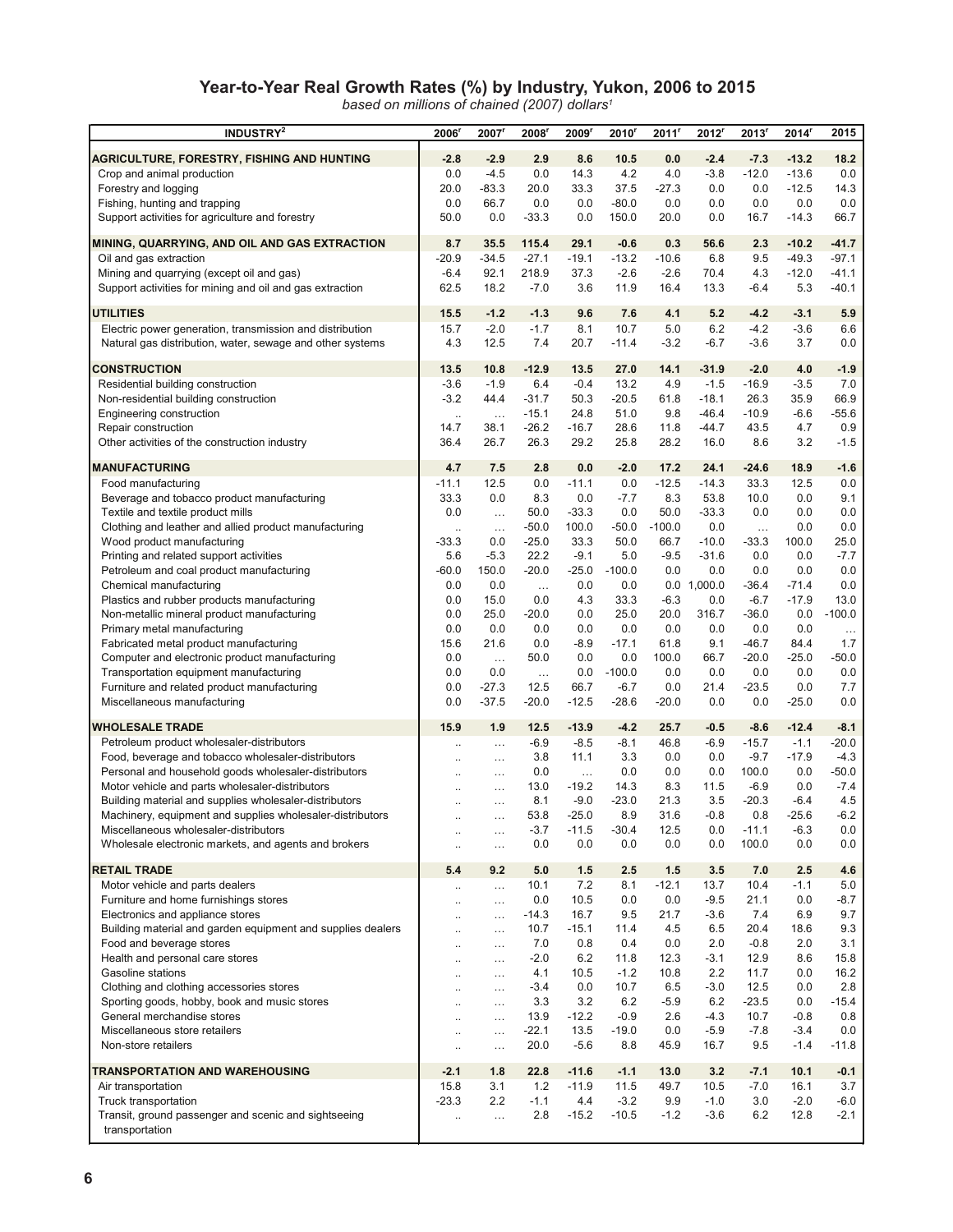## **Year-to-Year Real Growth Rates (%) by Industry, 2006 to 2015 (continued)**

*based on millions of chained (2007) dollars1*

| INDUSTRY <sup>2</sup>                                             | 2006 <sup>r</sup> | 2007 <sup>r</sup> | 2008 <sup>r</sup> | 2009 <sup>r</sup> | 2010 <sup>r</sup> | $2011^r$ | 2012 <sup>r</sup> | 2013 <sup>r</sup> | 2014 <sup>r</sup> | 2015    |
|-------------------------------------------------------------------|-------------------|-------------------|-------------------|-------------------|-------------------|----------|-------------------|-------------------|-------------------|---------|
| <b>TRANSPORTATION AND WAREHOUSING (continued)</b>                 |                   |                   |                   |                   |                   |          |                   |                   |                   |         |
| Support activities for transportation                             | 11.0              | 1.8               | 16.8              | $-7.6$            | 2.5               | $-0.8$   | 6.5               | 4.5               | 10.9              | $-2.0$  |
| Pipeline transportation                                           | $-17.4$           | $-31.6$           | 661.5             | $-30.3$           | $-14.5$           | $-8.5$   | $-7.4$            | $-100.0$          | 0.0               | 0.0     |
| Postal service and couriers and messengers                        | $-29.1$           | 16.1              | 0.0               | 6.2               | $-1.4$            | $-1.5$   | $-3.0$            | 1.5               | $-6.1$            | $-4.8$  |
| Warehousing and storage                                           | 0.0               | 0.0               | $-25.0$           | 0.0               | 0.0               | 0.0      | 0.0               | 0.0               | 0.0               | 0.0     |
| <b>INFORMATION AND CULTURAL INDUSTRIES</b>                        | 5.2               | 1.7               | 2.1               | 4.4               | 11.5              | 2.7      | $-1.8$            | 4.2               | $-2.6$            | $-0.3$  |
| Publishing industries (except internet)                           | 5.2               | 14.8              | $-15.7$           | 3.4               | $-3.3$            | 1.7      | $-13.3$           | 15.4              | $-45.0$           | $-9.1$  |
| Motion picture and sound recording industries                     | 0.0               | $-14.3$           | 0.0               | 0.0               | 33.3              | $-50.0$  | 25.0              | 20.0              | 0.0               | 0.0     |
| Broadcasting (except internet)                                    | $\ldots$          | $\cdots$          | $-4.3$            | $-4.4$            | 2.3               | 9.1      | $-8.3$            | 0.0               | $-4.5$            | $-14.3$ |
| Telecommunications                                                | 5.8               | 0.0               | 5.2               | 5.7               | 15.3              | 4.1      | $-0.2$            | 2.6               | 0.8               | 0.8     |
| Data processing, hosting, and related services                    | $\ldots$          | $\ldots$          | 400.0             | 0.0               | $-20.0$           | $-25.0$  | $-66.7$           | 0.0               | 0.0               | 0.0     |
| Other information services                                        | 7.4               | $-6.9$            | $-3.7$            | 3.8               | 3.7               | $-7.1$   | 7.7               | 21.4              | $-5.9$            | 6.2     |
| <b>FINANCE AND INSURANCE</b>                                      | 3.1               | 2.6               | $-0.3$            | $-5.2$            | 8.0               | 23.3     | $1.2$             | 0.5               | $-0.5$            | 3.4     |
| Depository credit intermediation and monetary authorities         | 6.2               | 9.3               | 3.9               | $-3.1$            | 13.4              | 8.4      | 6.6               | 0.3               | 1.1               | 1.6     |
| Non-depository credit intermediation                              | $\ldots$          | $\cdots$          | $-6.0$            | $-10.6$           | $-16.7$           | 2.9      | $-5.6$            | $-5.9$            | $-3.1$            | 0.0     |
| Activities related to credit intermediation                       | $\ddotsc$         | $\cdots$          | $-11.1$           | 37.5              | 0.0               | 45.5     | 12.5              | 0.0               | 0.0               | 5.6     |
| Insurance carriers and related activities                         | $\ddotsc$         | $\cdots$          | $-7.9$            | 0.9               | $-2.6$            | 21.1     | 0.7               | 0.7               | $-6.4$            | 3.1     |
| Financial investment services, funds and other financial vehicles | 15.8              | 0.0               | 0.9               | $-17.8$           | 18.6              | 72.2     | $-7.1$            | 2.7               | 1.6               | 7.3     |
| REAL ESTATE AND RENTAL AND LEASING                                | 4.9               | 1.3               | 4.4               | 4.8               | 2.5               | 4.6      | 4.7               | 4.0               | 3.0               | 2.4     |
| Real estate                                                       | $\ddotsc$         | $\cdots$          | 4.5               | 5.2               | 2.6               | 4.5      | 5.7               | 4.7               | 3.0               | 2.6     |
| Rental and leasing services                                       | $\ddotsc$         | $\cdots$          | 2.2               | $-2.9$            | $-0.7$            | 7.5      | $-18.9$           | $-12.9$           | 2.0               | $-4.9$  |
| PROFESSIONAL, SCIENTIFIC AND TECHNICAL SERVICES                   | 5.8               | 5.1               | $-0.5$            | $-8.4$            | 4.6               | 0.9      | 2.8               | 8.7               | 5.6               | 5.9     |
| Legal, accounting and related services                            | 1.1               | 13.0              | $-0.5$            | $-6.5$            | $-2.0$            | 5.6      | 2.4               | $-1.9$            | $-13.3$           | $-1.6$  |
| Architectural, engineering and related services                   | 9.8               | 8.9               | $-1.9$            | $-5.8$            | 1.4               | 13.4     | 0.6               | 12.4              | 19.4              | 7.5     |
| Other professional, scientific and technical services including   | 4.5               | $-1.6$            | 2.8               | $-15.6$           | 13.4              | $-13.5$  | 1.3               | 30.1              | 17.2              | 14.7    |
| scientific research and development                               |                   |                   |                   |                   |                   |          |                   |                   |                   |         |
| Computer systems design and related services                      | 40.0              | 7.1               | $-10.0$           | 7.4               | 17.2              | $-8.8$   | 6.5               | $-9.1$            | $-23.3$           | $-26.1$ |
| Advertising, public relations, and related services               | 0.0               | $-22.2$           | 0.0               | 14.3              | 0.0               | 0.0      | 75.0              | $-57.1$           | 100.0             | 25.0    |
| <b>MANAGEMENT OF COMPANIES AND ENTERPRISES</b>                    | 7.9               | 0.0               | 7.4               | $-4.1$            | 10.0              | 2.6      | 0.0               | 1.3               | $-13.7$           | 11.6    |
| ADMINISTRATIVE AND SUPPORT, WASTE MANAGEMENT                      | 12.7              | 8.4               | $1.5$             | 2.3               | 3.7               | 2.9      | $-1.0$            | $-2.1$            | 2.9               | 2.4     |
| <b>AND REMEDIATION SERVICES</b>                                   |                   |                   |                   |                   |                   |          |                   |                   |                   |         |
| Administrative and support services                               | 14.0              | 10.3              | 0.4               | $-4.9$            | 4.2               | $-0.9$   | $-2.7$            | $-2.3$            | $-2.4$            | 1.0     |
| Waste management and remediation services                         | 6.1               | 0.0               | 8.6               | 52.6              | 1.7               | 18.6     | 5.7               | $-1.4$            | 19.2              | 8.0     |
| <b>EDUCATIONAL SERVICES</b>                                       | 0.9               | 0.7               | 2.7               | 1.1               | 2.2               | 0.3      | 3.9               | $-0.9$            | 2.3               | 1.3     |
| HEALTH CARE AND SOCIAL ASSISTANCE                                 | 4.2               | 1.8               | 2.8               | 4.8               | 3.2               | 1.0      | 4.0               | 5.0               | 3.0               | 3.1     |
| Health care                                                       |                   | $\cdots$          | 2.4               | 5.3               | 3.7               | 2.7      | 4.9               | 3.8               | 3.3               | 2.7     |
| Social assistance                                                 | 3.4               | 0.3               | 3.8               | 3.4               | 1.4               | -4.3     | 0.8               | 10.1              | 1.8               | 4.8     |
| <b>ARTS, ENTERTAINMENT AND RECREATION</b>                         | $-8.0$            | 3.9               | 2.8               | $-11.8$           | $-6.2$            | $-12.1$  | 3.8               | $-2.4$            | $1.2$             | 7.3     |
| Performing arts, spectator sports and related industries, and     |                   |                   | 13.1              | $-20.3$           | $-3.6$            | $-17.0$  | 4.5               | 0.0               | 4.3               | 2.1     |
| heritage institutions                                             |                   |                   |                   |                   |                   |          |                   |                   |                   |         |
| Amusement, gambling and recreation industries                     | $\ldots$          | $\cdots$          | $-11.1$           | 5.0               | $-7.1$            | $-2.6$   | 0.0               | $-5.3$            | $-5.6$            | 17.6    |
| <b>ACCOMMODATION AND FOOD SERVICES</b>                            | $-1.8$            | 2.2               | 0.2               | 4.9               | 0.9               | 7.4      | 1.7               | $-0.4$            | $-2.6$            | $-2.5$  |
| Accommodation services                                            |                   | $\ldots$          | $-0.5$            | $-0.2$            | $-2.6$            | 5.1      | 1.8               | $-3.4$            | $-4.5$            | $-3.4$  |
| Food services and drinking places                                 | $-4.3$            | 3.4               | 0.5               | 17.9              | 7.8               | 11.1     | 1.5               | 4.9               | 0.4               | $-1.1$  |
| OTHER SERVICES (EXCEPT PUBLIC ADMINISTRATION)                     | 4.9               | 3.8               | 2.7               | $-2.9$            | 2.7               | 4.4      | $-6.2$            | $-6.6$            | 1.3               | 2.5     |
| Repair and maintenance                                            | $-3.9$            | 20.4              | 0.8               | 3.4               | 4.9               | 10.9     | $-16.1$           | $-18.3$           | 2.0               | 9.0     |
| Personal services and private households                          | $-1.9$            | 7.7               | 5.4               | $-11.9$           | 1.9               | 1.9      | 0.0               | $-7.4$            | 6.0               | 3.8     |
| Religious, grant-making, civic, and professional and similar      | 7.5               | 0.0               | 3.2               | $-4.3$            | 1.9               | 0.6      | $-1.3$            | 1.9               | -0.6              | $-2.5$  |
| organizations                                                     |                   |                   |                   |                   |                   |          |                   |                   |                   |         |
| <b>PUBLIC ADMINISTRATION</b>                                      | 4.6               | 3.0               | 2.2               | 6.6               | 1.1               | 2.6      | $-0.3$            | 2.2               | 1.3               | 0.0     |
| Federal government public administration                          | 1.6               | 2.7               | $-0.2$            | 3.6               | $-0.3$            | 3.6      | $-3.1$            | $-1.7$            | $-1.1$            | $-2.3$  |
| Provincial and territorial public administration                  | 6.1               | 2.8               | 2.5               | 5.8               | 2.5               | 1.6      | 1.2               | 2.0               | 1.9               | $-0.5$  |
| Local, municipal, regional and aboriginal public administration   | $\ldots$          | $\ldots$          | 3.0               | 10.8              | $-1.4$            | 4.4      | $-2.0$            | 4.5               | 0.9               | 2.4     |
| <b>ALL INDUSTRIES</b>                                             | $5.5\,$           | 5.6               | 9.7               | 6.2               | 4.3               | 4.9      | 4.0               | 1.5               | $-0.2$            | $-6.0$  |
|                                                                   |                   |                   |                   |                   |                   |          |                   |                   |                   |         |

F = revised<br>
.. = not available<br>  $x = x$  = suppressed for confidentiality<br>
1, 2 See endnotes on page 8.